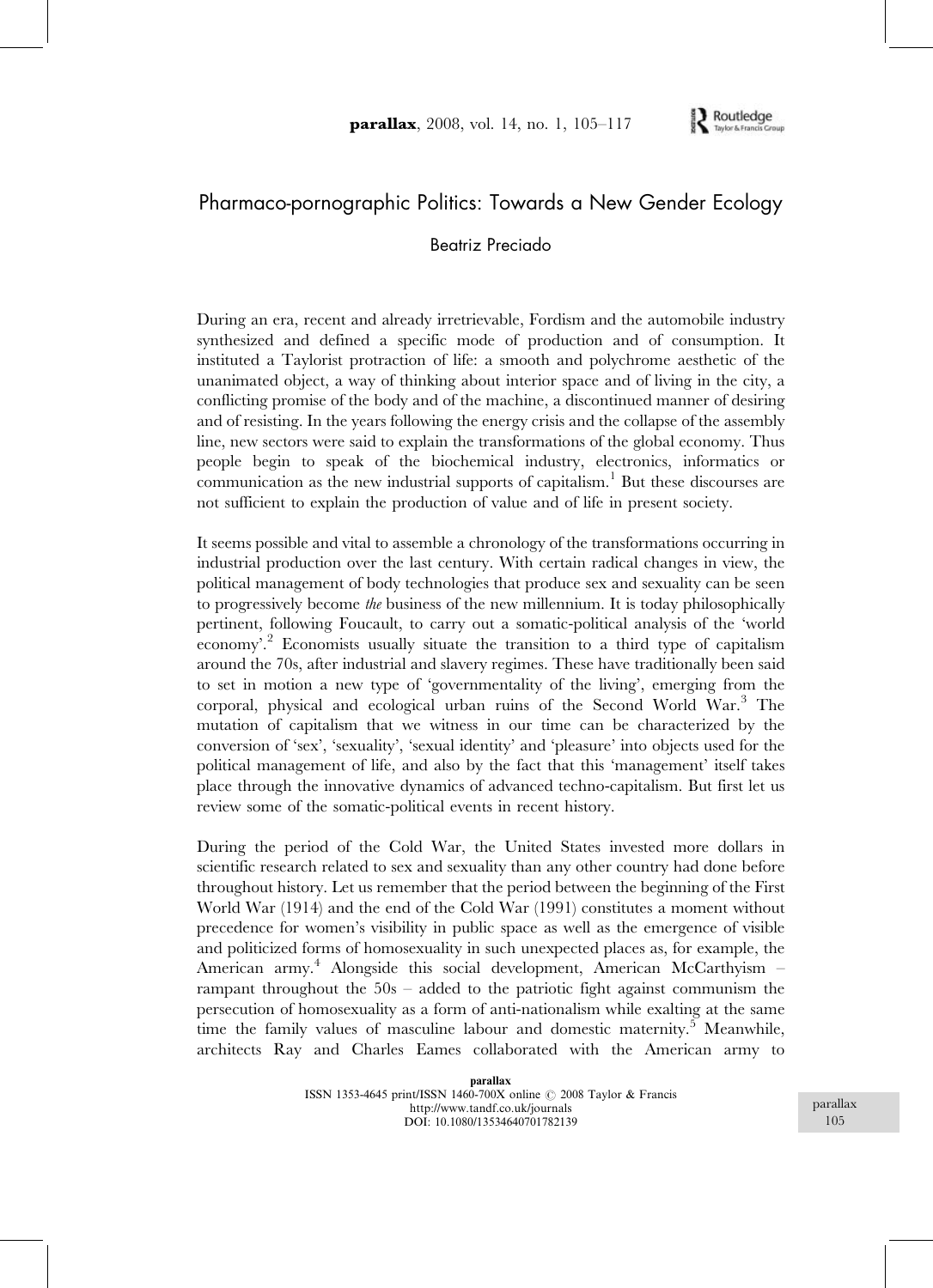manufacture small boards of moulded-plywood to use as splints for mutilated appendages. A few years later, the same material was used to build furniture that came to exemplify the light design of modern disposable American architecture.<sup>6</sup> In 1941, George Henry carried out the first demographic study of 'sexual deviation', a quantitative study of masses known as Sex Variants.<sup>7</sup> The Kinsey Reports on human sexual behaviour (1948 and 1953) and Robert Stoller's protocols for 'femininity' and 'masculinity' (1968) followed in sexological suit. During the early 50s and into the 60s Harry Benjamin systemized the clinical use of hormonal molecules in the treatment of 'transsexualism', a term first introduced in 1954. In 1941 the first natural molecules of progesterone and estrogens were obtained from the urine of pregnant mares (Premarin) and soon after synthetic hormones (Norethindrone) were commercialized. In 1946, the first contraceptive pill was invented using synthetic estrogens, a hormone that would soon become the most used pharmaceutical molecule in the whole of human history.<sup>8</sup> In 1947, the laboratories Eli Lilly (Indiana, The United States) commercialized the molecule called Methadone (the most simple opiate) as an analgesic, which became in the 70s the basic substitution treatment for heroine addiction.<sup>9</sup>

Also in 1947, the North American pedo-psychiatrist John Money coined the term 'gender', differentiating it from the traditional term 'sex', to define an individual's inclusion in a culturally recognized group of 'masculine' or 'feminine' behaviour and physical expression. Money famously affirms that it is possible to 'change the gender of any baby up to 18 months.' In 1953, U.S. soldier George W. Jorgensen is transformed into Christine, the first transsexual person discussed widely in the popular press; Hugh Hefner founds Playboy, the first North American porno magazine to be sold in newspaper stands, with a photograph of Marilyn Monroe naked on the front page of the first publication. In 1958, the first phallus surgery (the construction of a penis from skin grafts and arm muscles) was performed in Russia as part of the process of a female's 'sex change' into a male form. In 1960, the laboratories Eli Lilly commercialize Secobarbital, a barbiturate with anaesthetic, sedative and hypnotic properties conceived for the treatment of epilepsy, insomnia and as an anaesthetic for short surgery. Secobarbital, better known as 'the red pill' or 'doll', becomes one of the drugs of the rock underground culture of the 60s. At the start of the 60s, Manfred E. Clynes and Nathan S. Kline use the term 'cyborg' for the first time to refer to an organism technologically supplemented to live in an extraterrestrial environment where it could operate as an 'integrated homeostatic system'.<sup>10</sup> They experimented with a laboratory rat, which received an osmotic prosthesis implant that it dragged along – a cyber tail. The first antidepressant that intervenes directly in the synthesis of a neurotransmitter called serotonin was invented in 1966. This would lead to the conception in 1987 of the molecule called Fluxetine that will become commercialized under various names, the most renowned being  $Prozac( \odot)$ . In 1969, as part of a military investigation programme, Arpanet was created; it was the predecessor of the global Internet, the first 'net of nets' of interconnected computers capable of transmitting information. In 1971, the United Kingdom establishes 'The Misuse of Drugs Act' that regulates the consumption and trafficking of psychotropic substances. The seriousness of the crimes for drug use and traffic range from category A (including cocaine, methadone, morphine) to category C (e.g. cannabis, ketamine). Alcohol and tobacco were not included in this classification. In 1972, Gerard Damiano produces the film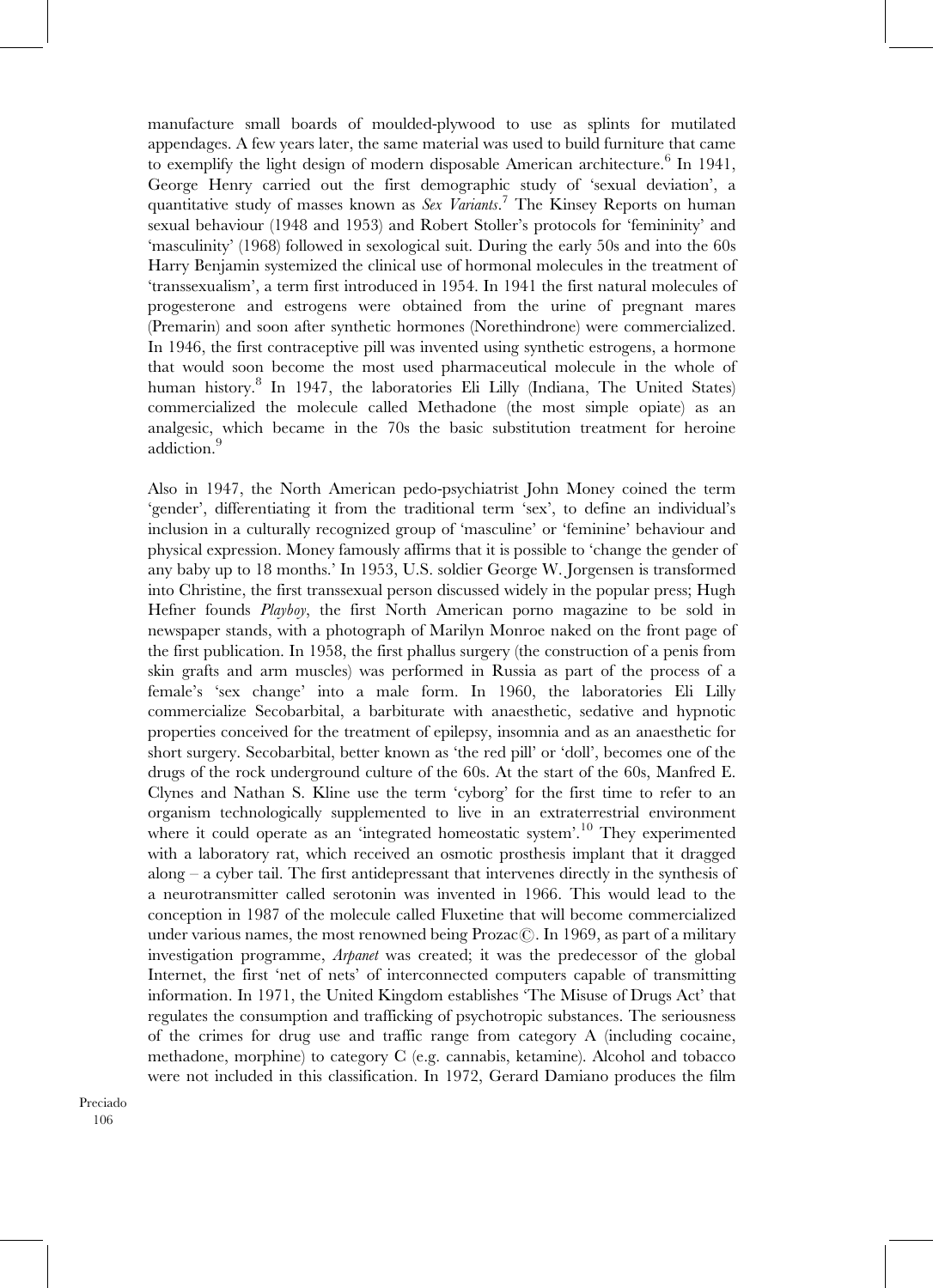Deep Throat with money from the California mafia. The film, starring Linda Lovelace, was widely commercialized in the United States and became the most watched movie of all times, grossing more than 600 million dollars. From this time on, porn film production boomed: from thirty clandestine films in 1950 to 2500 films in 1970. Homosexuality is withdrawn from the *Diagnostic and Statistical Manual of Mental Disorders* (DSM) in 1973. The soviet Victor Konstantinovich Kalnberz patents, in 1974, the first penis implant using polyethylene plastic rods as a treatment for impotency, resulting in a permanently erect penis. These implants were abandoned for chemical variants because they were found to be 'physically uncomfortable and emotionally disconcerting'. In 1977, the State of Oklahoma introduced the first lethal injection composed of barbiturates similar to the 'red pill' to be used for the death penalty. The same method had already been applied in a Nazi German programme called 'Action T4' for 'racial hygiene' that euthanatized between 75,000 and 100,000 people with physical or psychic disabilities. It was abandoned because of the high pharmacological cost; instead they substituted it for the methods of gas chambers or simply death caused by inanition. In 1983, 'Gender Identity Disorder' (clinical form of transsexuality) was included in the DSM with diagnostic criteria for this new pathology. In 1984 Tom F. Lue, Emil A. Tanaghoy and Richard A. Schmidt implanted a 'sexual pacemaker' in the penis of a patient. The contraption was a system of electrodes inserted close to the prostate that permits an erection by remote control.

During the 80s, new hormones were discovered and commercialized such as DHEA or the growth hormone, as well as numerous anabolic steroids that would be used legally and illegally in sports. In 1988, the pharmacological use of Sildenafil (commercialized as Viagra $\odot$  by Pfizer laboratories) was approved of for the treatment of penile 'erectile dysfunction'. It is a vasodilator without aphrodisiac effects that induces muscular relaxation and the production of nitric oxide in the cavernous body of the penis. From 1996 on, American laboratories produced synthetic oxyntomodulin, a hormone found to suppress human appetite by affecting the psycho-physiological mechanisms that regulate addiction; it was quickly commercialized to induce weight loss. At the beginning of the new millennium, four million children are being treated with Ritalin for hyperactivity and for the socalled 'Attention Deficit Disorder' and more than two million children consume psycho-tropics destined to control depression.

We are facing a new kind of capitalism that is hot, psychotropic and punk. These recent transformations indicate new micro-prosthetic mechanisms of control emergent from advanced bio-molecular techniques and media networks. The new world economy does not function without the simultaneous and interconnected production and deployment of hundreds of tons of synthetic steroids, without global dissemination of pornographic images, without the manufacturing of new varieties of legal and illegal synthetic psycho-tropics (e.g. enaltestovis, Special K, Viagra (C), speed, crystal, Prozac $\odot$ , ecstasies, poppers, heroine, omeoprazole) without the global dispersal of mega-cities of misery knotted into high concentrations of capital, $11$  or without an informatic treatment of signs and numeric transmission of communication.

These are just some snapshots of a post-industrial, global and mediatic regime that I will call from here onwards *pharmaco-pornographic*. This term references the processes of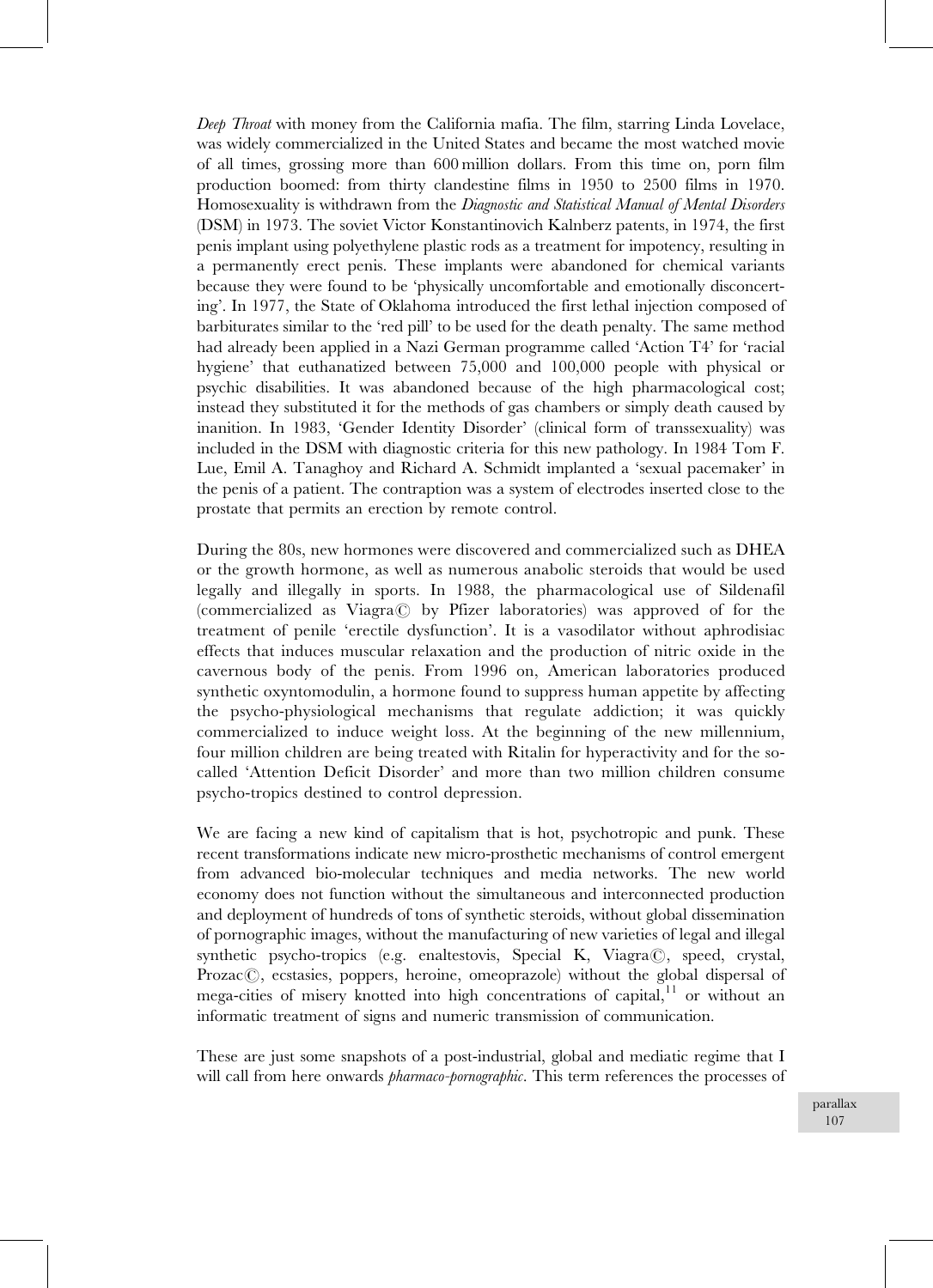a bio-molecular (pharmaco) and semiotic-technical (pornographic) government of sexual subjectivity – of which 'the pill' and  $Playboy$  are two paradigmatic offspring. During the second half of the twentieth century, the mechanisms of the pharmacopornographic regime are materialized in the fields of psychology, sexology and endocrinology. If science has reached the hegemonic place that it occupies as a discourse and as a practice in our culture it is precisely thanks to what Ian Hacking, Steve Woolgar and Bruno Latour call science's 'material authority', that is to say, its capacity to invent and produce life artefacts.<sup>12</sup> These sciences have established their 'material authority' by transforming the concepts of the psyche, libido, consciousness, femininity and masculinity, heterosexuality and homosexuality into tangible realities. They are manifest in commercial chemical substances and molecules, biotype bodies, and fungible technological goods managed by multinationals. The success of contemporary techno-science consists in transforming our depression into  $Prozac$ , our masculinity into testosterone, our erection into Viagra ( $\odot$ , our fertility/sterility into the pill, our AIDS into Tri-therapy without knowing which comes first; if depression or Prozac $\mathbb{C}$ , if Viagra $\mathbb{C}$  or an erection, if testosterone or masculinity, if the pill or maternity, if Tri-therapy or AIDS. The pharmaco-pornographic regime is differentiated in part by the production of performative self-feedback.

Contemporary society is inhabited by toxic-pornographic subjectivities: subjectivities defined by the substance (or substances) that dominate their metabolism, by the cybernetic prostheses and various types of pharmaco-pornographic desires that direct the subject's actions and through which they turn into agents. So we will speak of Prozac $\mathbb O$  subjects, cannabis subjects, cocaine subjects, alcohol subjects, Ritalin subjects, cortisone subjects, silicone subjects, hetero-vaginal subjects, double-penetration subjects, Viagra $\odot$  subjects...

There is nothing to discover in nature, there is no hidden secret. We live in a punk hyper-modernity: it is no longer about discovering the hidden truth in nature; it is about the necessity to specify the cultural, political and technological processes through which the body as artefact acquires natural status. The Oncomouse, the laboratory mouse biotechnologically designed to carry a carcinogenic gene, eats Heidegger.<sup>13</sup> Buffy, the mutant vampire on television, eats Simone de Beauvoir. The dildo, a synthetic extension of sex to produce pleasure and identity, eats Rocco Siffredi's cock. There is nothing to discover in sex nor in sexual identity, there is no hidden secret. The truth about sex is not a disclosure; it is sexdesign. Pharmaco-pornographic bio-capitalism does not produce things. It produces mobile ideas, living organs, symbols, desires, chemical reactions and conditions of the soul. In biotechnology and in pornocommunication there is no object to be produced. The pharmaco-pornographic business is the invention of a subject and then its global reproduction.

In this period of the body's techno-management, the pharmaco-pornographic industry synthesizes and defines a specific mode of production and of consumption, a masturbatory temporization of life, a virtual and hallucinogenic aesthetic of the body, a particular way of transforming the inner in outer space and the city in a private junkspace<sup>14</sup> by means of self-surveillance devices and ultra fast information distribution, resulting in continuous and uninterrupted loops of desire and resistance, of consumption and destruction, of evolution and self-extinction.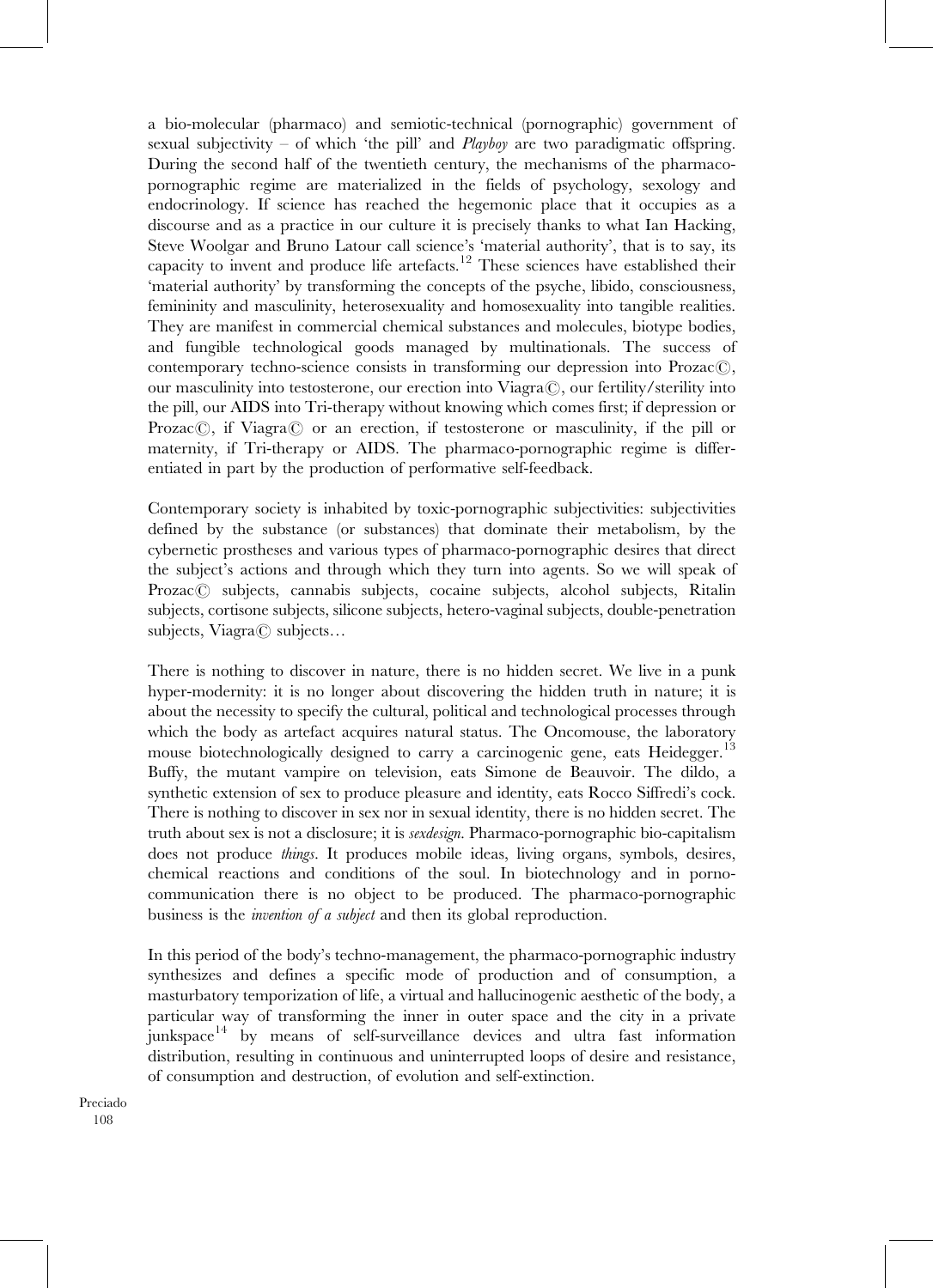### The History of Techno-sexuality

In thinking about the transformations of European society at the end of the eighteenth century, Foucault describes the transition from what he calls a sovereign society towards a disciplinary society. A new form of power that calculates life technologically in terms of population, health and national interest, he notes, displaces a prior form of power that decided and ritualized death. Foucault calls this new diffuse set of *dispositifs* to regulate life biopower. This power overflows the legal and punitive spheres, to become a force that penetrates and constitutes the body of the modern individual. This power no longer behaves as a coercive law or as a negative mandate, but becomes versatile and responsive. Biopower is a friendly-power that takes the form of an art for governing life. As a general political technology, biopower morphs into disciplinary architectures (prison, barracks, schools, hospitals, etc.), scientific texts, tables of statistics, demographic calculus, employment options and public hygiene. Foucault underlined the centrality of sex and of sexuality in the modern art of governing life. The biopower processes of the feminine body's hysterization, children's sexual pedagogy, regulation of procreative conduct and the psychiatrization of the pervert's pleasures will be to Foucault the axes of this project that he distinguishes, not without irony, as a process of sexuality's modernization.<sup>15</sup>

The sex-political devices that develop with these new aesthetics of sexual difference and sexual identities are mechanical, semiotic and architectonical techniques to naturalize sex. These devices include The Atlas of Human Sex Anatomy, treatises on maximizing the natural recourses available from population growth, judiciary texts about the penalization of transvestism or of sodomy, handcuffs that restrain the hands of masturbating girls to their beds, iron ankle spreaders that separate the legs of hysterics, silver films that engrave photographic images of the dilated anuses of passive homosexuals, straitjackets that hold the indomitable bodies of masculine women …<sup>16</sup> These devices for the production of sexual subjectivity take the form of a political architecture external to the body. These systems have a firm command of orthopaedic politics and disciplinary exoskeletons. The model for these techniques of subjectivization, according to Foucault, could be the architecture of the prison (and in particular of panopticism), the asylum or military barracks. If we think about devices of sex-political subjectivization then we must also speak about the net-like expansion of 'domestic architecture'. These extensive, intensive and, moreover, intimate architectural forms include a redefinition of private and public spaces, the management of sexual commerce, but also gynaecological devices and the sexual orthopaedic inventions (the corset, the speculum, the medical vibrator), as well as new media techniques of control and representation (photography, film, incipient pornography) and the massive development of psychological techniques for introspection and confession.

It is true that up till here Foucault's analytical overview, although historically and chronologically inexact, is critically sharp. However, it is also true that the valuable insights he offers begin to blur the closer the analysis comes to contemporary societies. It seems that Foucault does not consider the profound changes, beginning during the Second World War, that occur with a new set of technologies for producing sexual subjectivity. As I see it, these somatic-political technologies require us to conceptualize a third regime of power-knowledge, not sovereign and not disciplinary, not pre-modern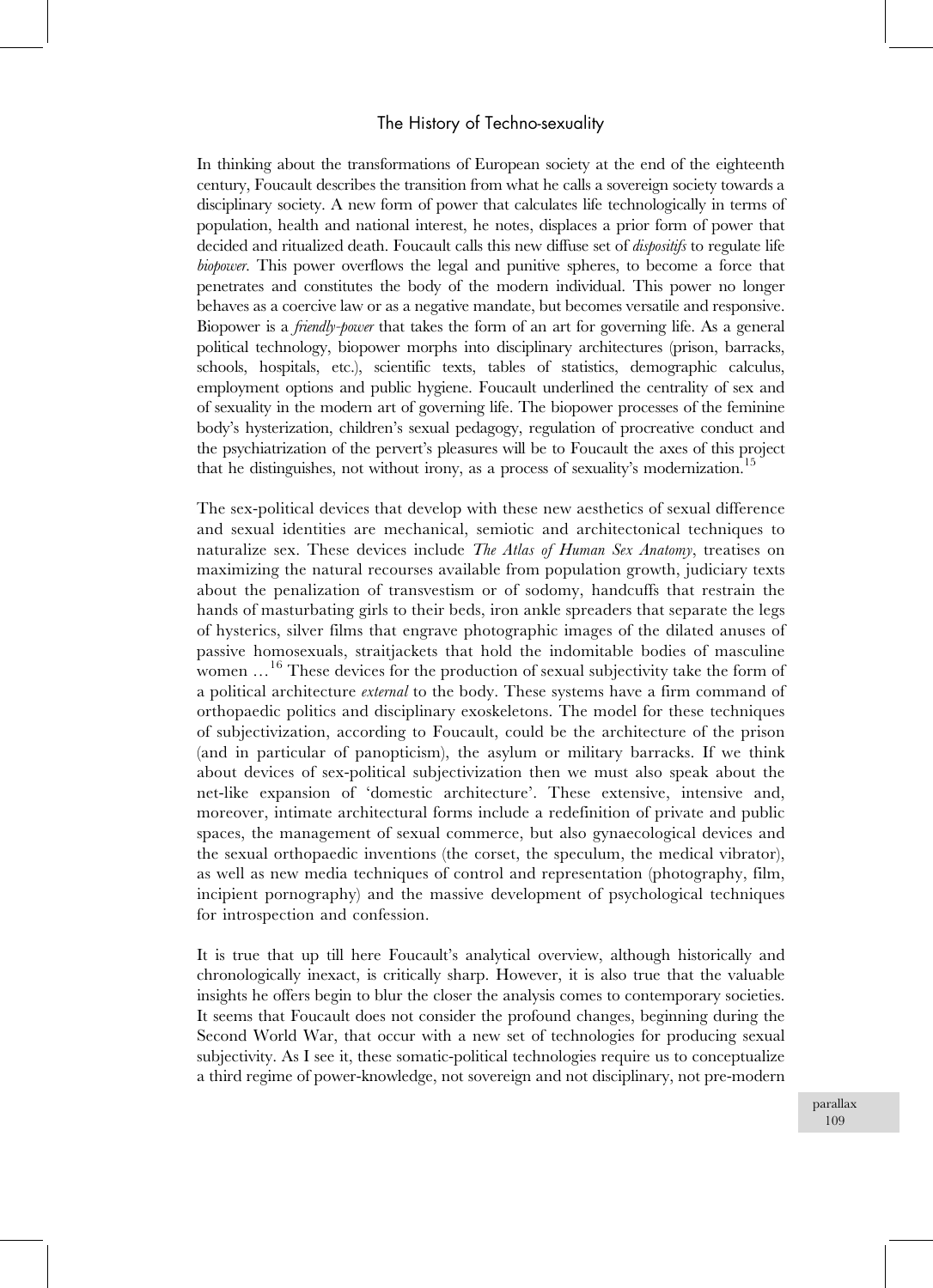and not modern, in order to take into consideration the deep and lasting impact of these new body technologies on contemporary constructions of subjectivity. In the Postscript of A Thousand Plateaus, Deleuze and Guattari are inspired by Williams S. Burroughs to name this 'new monster' of social organization derived from bio-political control a 'society of control'.<sup>17</sup> I prefer to call it, reading Burroughs along with Bukowski, *pharmaco-porn-power*: a politically programmed ejaculation is the currency of this new sexual-micro-informatic control.

The somatic-political context after the Second World War seems to be dominated by a set of new technologies of the body (e.g. biotechnologies, surgery, endocrinology) and of representation (e.g. photography, film, television and cybernetics) that infiltrates and penetrates everyday life as never before. We live in an era of proliferating biomolecular, digital and high-speed technologies; of the soft, light, slimy and jelly technologies; of the injectable, inhalable, and incorporable technologies. Testosterone gel, the pill and psycho-tropics all belong to this set of soft technologies. We are heavily involved in something that can be called – recalling the work of Zygmunt Bauman – a sophisticated form of 'liquid' control.<sup>18</sup>

Whereas in the disciplinary society, technologies of subjectivation control the body from the outside as an ortho-architectonic exterior device, in the pharmacopornographic society of control, technologies enter the body to form part of it: they dissolve in the body; they become the body. Here somatic-politics become tautological: techno-politics take the form of the body; techno-politics becomes (in)corporate. In the middle of the twentieth century, the first signs of the new somatic-political regime's transmutation were the electrification, digitalization and molecularization of devices of control that specifically produce sexual difference and sexual identities. Little by little, the orthopaedic sexual mechanisms and disciplinary architectonics are being absorbed by pharmacological micro-informatics and instant audiovisual transmission techniques. If in the disciplinary society, architecture and orthopaedics served as models to understand the relation of body-power, in the pharmaco-pornographic society, the models for body control are micro-prosthetics: pharmaco-porn-power acts through molecules that become part of our immune system; from the silicon that takes the form of breasts, to a neurotransmitter that modifies our way of perceiving and acting, to a hormone and its systematic affect on hunger, sleep, sexual excitation, aggression and the social codification of our femininity and masculinity. The devices of surveillance and control that are common to a disciplinary sex-political regime will thus progressively assist the pharmaco-pornographic subject's miniaturization, internalization and reflexive introversion (a twist towards the inside, towards the space that is considered to be intimate, private). A common trait of the new soft technologies of micro-control is that they take the form of the body; they control by transforming into 'body', until they become inseparable and indistinguishable from it. Soft technologies become the stuff of subjectivity. Here the body no longer inhabits disciplinary spaces, but is inhabited by them. The bio-molecular and organic structure of the body is a last resort for these control systems. This moment contains all the horror and exaltation of the body's political potential.

Unlike the disciplinary society, as Foucault understood it, the pharmaco-pornographic society no longer works over a *corpus*. The new pharmaco-pornographic body does not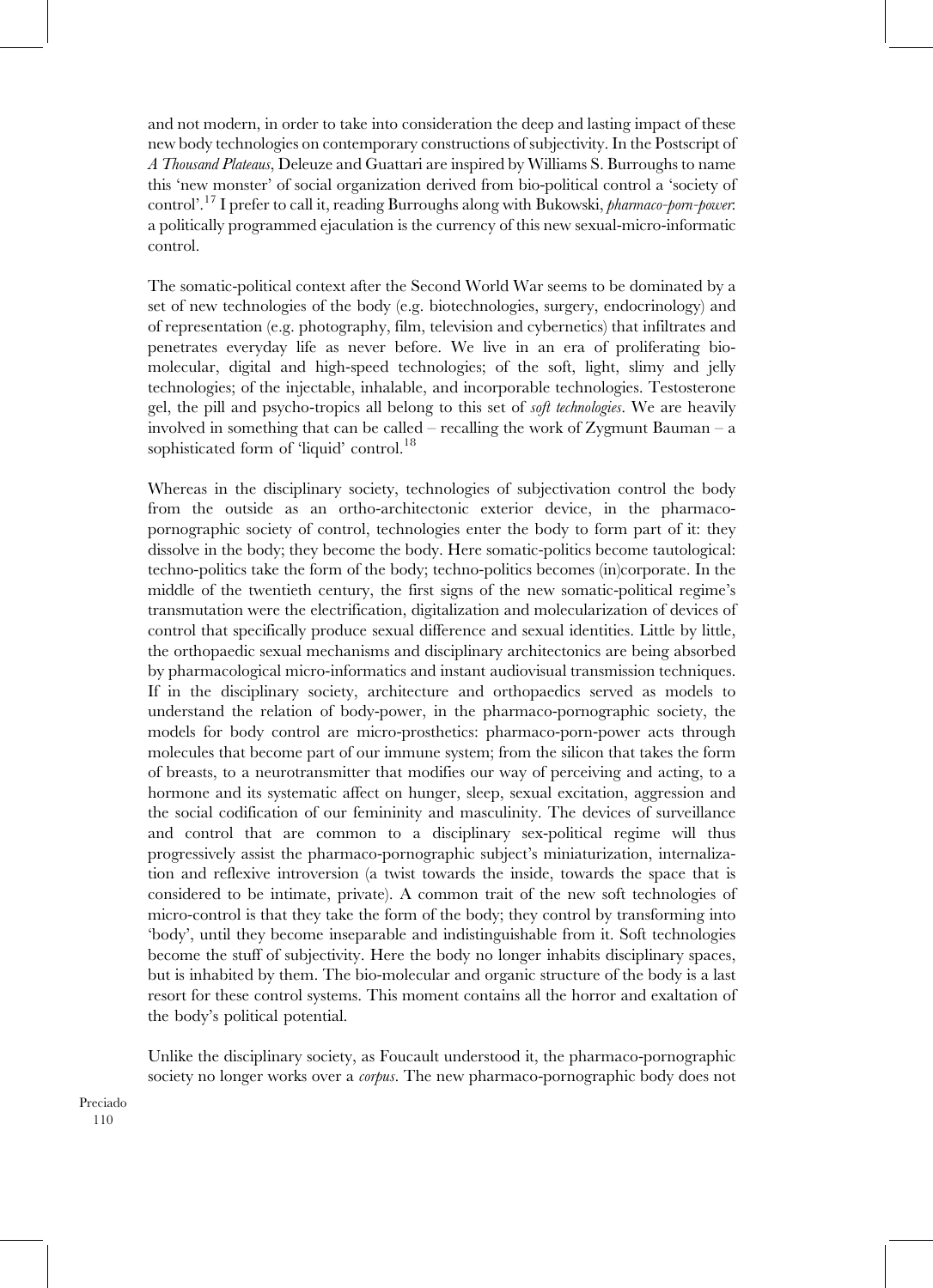have its limits at the skeletal wrapping that the skin delineates. This new body cannot be understood as a biological substratum outside the framework of production and cultivation, typical features of techno-science. As Donna Haraway teaches us, the contemporary body is a techno-life, multi-connected net that incorporates technology. It is neither an organism, nor a machine; nature, nor culture: it is a techno-body.<sup>19</sup> The new pharmacological and surgical techniques set in motion tectonic construction processes that combine figurative representations derived from cinema and from architecture (editing, 3D modelling or personality design, etc.), according to which the organs, the vessels, the fluids and the molecules are converted into the prime material from which our corporality is manufactured.

## Techno-gender

The invention of the category *gender* announces the arrival of the new pharmacopornographic regime of sexuality. Far from being the creation of 60s feminism, the category of gender belongs to the bio-technological discourse from the end of the 40s. 'Gender', 'masculinity' and 'femininity' are inventions of the Second World War that would see their full commercial expansion during the Cold War, along with objects such as canned food, the computer, plastic chairs, nuclear energy, television, the credit card, the disposable pen, the bar code, the air bed and the artificial satellite.

Arguing against the rigidity of the nineteenth century concept of 'sex', John Money, who conducted the first methodological treatment of intersex babies, advanced the technological plasticity of 'gender'. In 1947, Money used the notion of 'gender' for the first time in speaking about the possibility of technologically modifying, through the use of hormones and surgery, the bodily presentation of babies born with 'unclassifiable' (according to medicine's visual and discursive criteria) feminine or masculine genital organs and/or chromosomes. With Anke Ehrhardt and Joan and John Hampson, Money would later develop his claim into a strict clinical procedure for tinkering with young intersexual bodies.<sup>20</sup> When Money uses the term 'gender' to refer to 'psychological sex', he basically thinks about the exciting possibility of using technology to modify the deviant body, in order to bring it into accordance with pre-existing prescriptive ideals for feminine and masculine human bodies. If in the nineteenth century disciplinary system sex was natural, definitive, untransferable and transcendental, then gender now appears to be synthetic, malleable, variable, and susceptible of being transferred, imitated, produced and technically reproduced.

Far from the rigidity of exterior techniques to normalize the body practiced by the disciplinary system at the end of the nineteenth and beginning of the twentieth century, the new gender techniques of the bio-capitalist pharmaco-pornographic regime are flexible, internal and assimilable. Twenty-first century gender functions as an abstract device of technical subjectivation: it is glued, it is cut, it is displaceable, it is named, it is imitated, it is swallowed, it is injected, it is grafted, it is digitalized, it is copied, it is designed, it is bought, it is sold, it is modified, it is mortgaged, it is transferred, it is downloaded, it is applied, it is transcribed, it is falsified, it is executed, it is certified, it is exchanged, it is dosed, it is provided, it is extracted, it shrinks, it is subtracted, it is denied, it is renounced, it is betrayed, it mutates.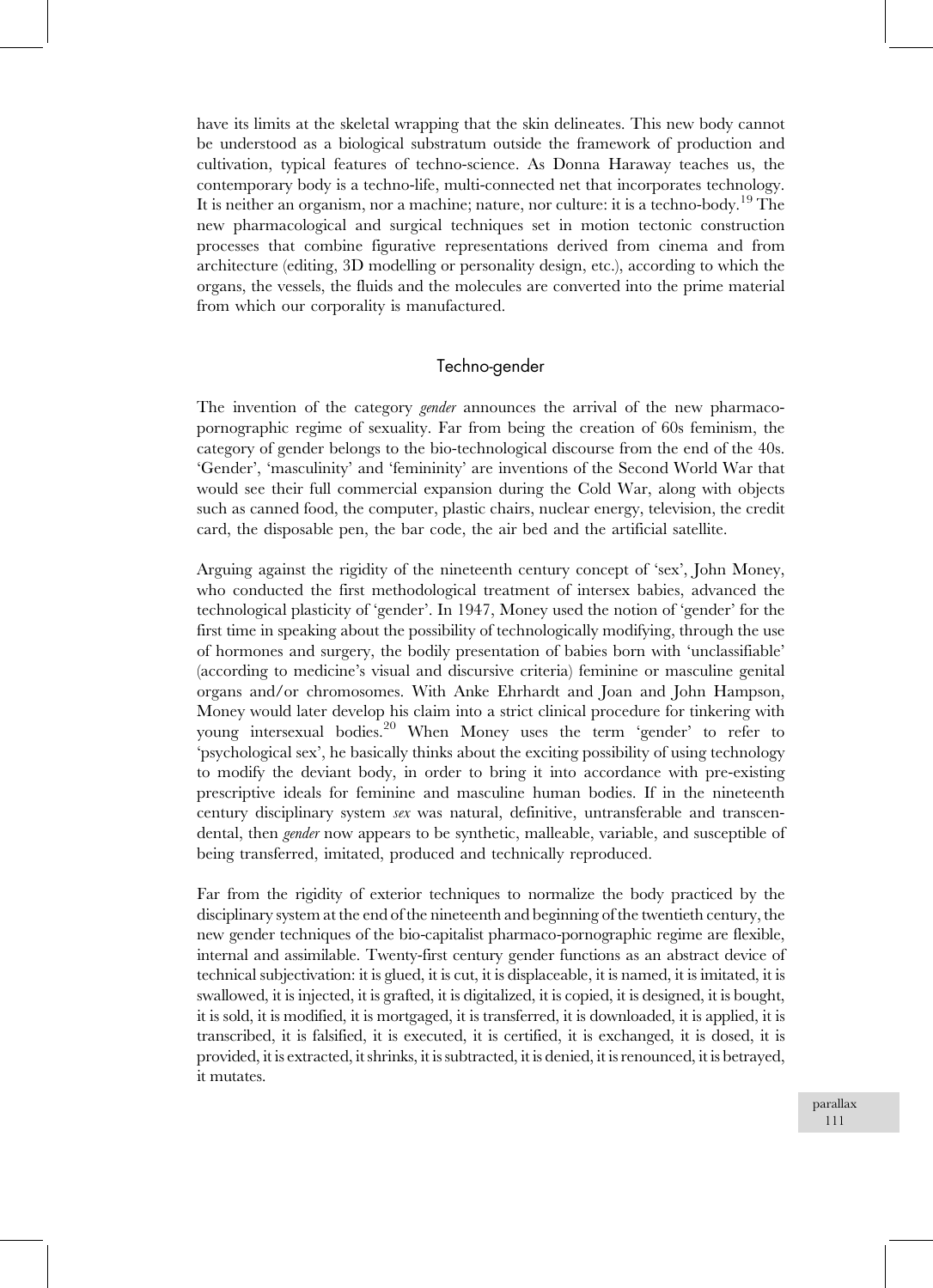Gender (femininity/masculinity) is not a concept, it is not an ideology, and it is not simply a performance: it is a techno-political ecology. The certainty of being a man or a woman is a somatic-political fiction that functions as an operational program of subjectivity through which sensorial perceptions are produced that take the form of affections, desires, actions, beliefs, identities. One of the defining results of this technology of gender is the production of an interior knowledge about oneself, of a sense of the sexual 'I' that appears to one's consciousness as emotional evidence of reality. 'I am man', 'I am woman', 'I am heterosexual', 'I am homosexual' are some of the formulations that condense specific knowledges about oneself, acting as hard bio-political and symbolic nuclei around which it is possible to attach a set of practices and discourses.

The pharmaco-pornographic regime of sexuality cannot function without the circulation of an enormous quantity of semiotic-technical flows: hormonal flows, silicon flows, digital flows, textual and of representation. Definitively, this third regime cannot function without the constant trafficking of gender bio-codes. In this political economy of sex, the normalization of difference depends on the control, re-appropriation and use of these flows of gender.

Nowadays, the synthetic molecules of testosterone, oxytocine, serotonin, codeine, cortisone, estrogens, etc. are edible somatic-political programs for the manufacturing of subjectivity and its affects. We are equipped techno-bio-politically to fuck, to reproduce or to control the possibility of reproduction. We live under the control of molecular technologies, of hormonal straitjackets, forever destined to invest in the power of gender. The objective of these pharmaco-pornographic technologies is the production of a living political prosthesis: namely, the production of a body docile enough as to put its total and abstract capacity to the task of creating pleasure in the service of capital's production. Outside of these somatic-political ecologies that regulate gender and sexuality there is no man or woman, just as there is no heterosexuality or homosexuality.

What I call *gender programming* is a pharmaco-pornographic technology for modelling a subjectivity that permits its productive (or successful) subjects to think and to act as individual bodies. Hence, such gender-producing subjects understand themselves as delimited spaces and as private property, with a gender identity and a fixed sexuality. The programming of a dominant gender starts from the following premise: an individual=a body=a sex=a gender=a sexuality. There are a wide variety of models for genderization, for so-called gender programs, depending on the historical moment and on the political and cultural context. Some gender programs have lost their potential for achieving subjectivization (i.e. the systems of matriarchal genderization or of Greek paedophilia) because the political ecologies that activated them have become extinct. Still others are in complete transformation, as is the case for our current genderization model.

In the pharmaco-pornographic regime, gender is constituted in the 'nets' of bio-political materialization. Gender, as Judith Butler has brought sharply into focus, is produced and socially consolidated in the act of performance, in an image in movement, in digital worlds, in cyber code. There is no longer a masculine or feminine gender unless it is facing a public, that is to say, gender is a somatic-discursive construction of a collective kind, apparent only when facing the scientific community or the net. Gender is public, it is the scientific community; it is the net itself.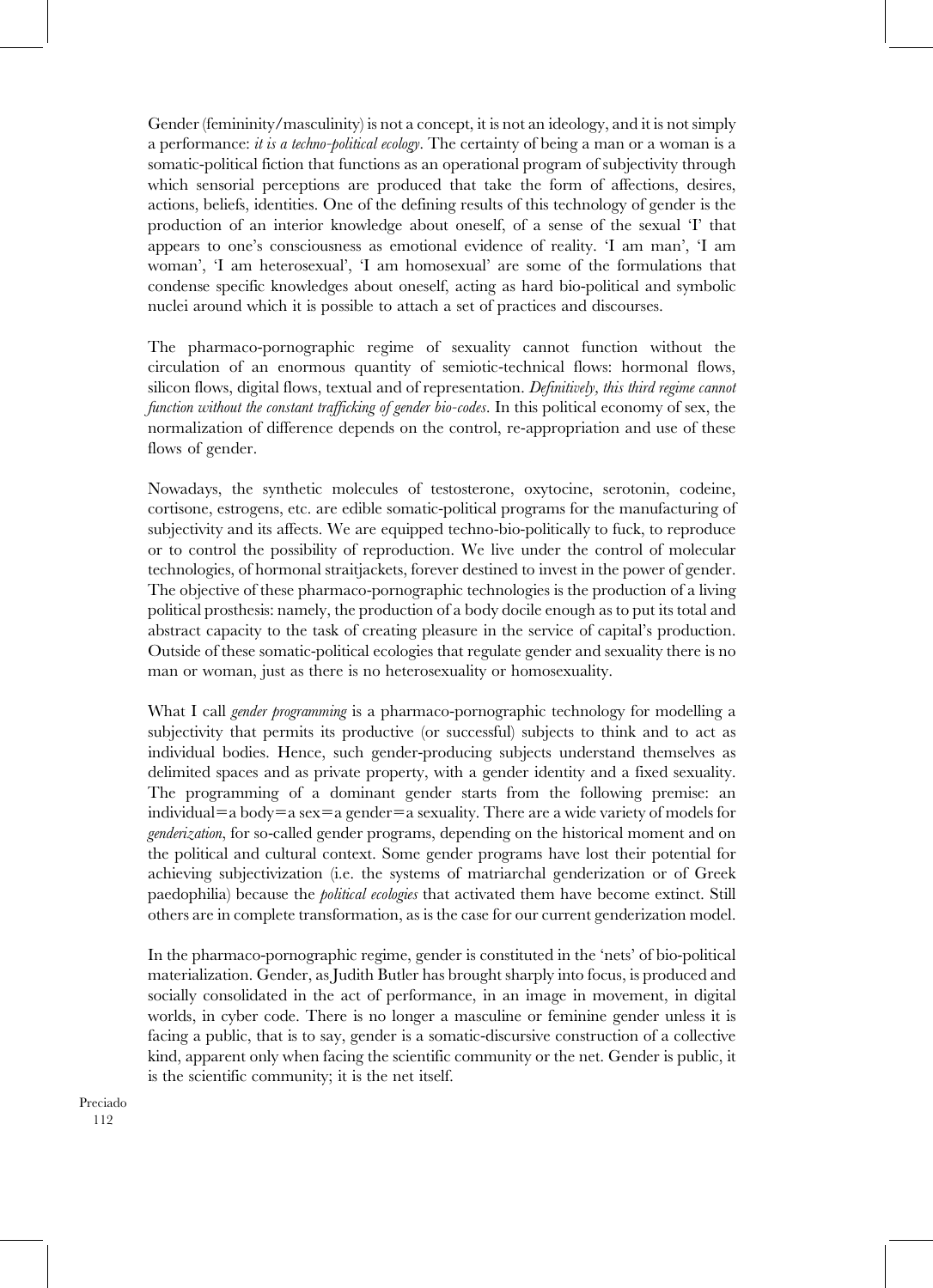Our contemporary societies are enormous sex-political laboratories where gender is being produced. The body, the body of each and every one of us, is the precious enclave where complex transactions of power are taking place. My body=the body of the multitude. That what we call sex, but also gender, masculinity/femininity and sexuality are *techniques of the body*, bio-technological extensions that belong to the sexpolitical system whose objective is production, reproduction and colonial expansion of heterosexual human life on the planet. $^{21}$ 

Since the Second World War, the new bio-political ideals of masculinity and femininity are created in laboratories. These ideals of gender cannot exist in a pure state; they only exist in our confined sexual techno-ecosystems. As sexual subjects we inhabit a bio-capitalist theme park (providing entertainment, education, excitement, leisure …) surrounded by a gigantic junk backstage. We are laboratory man and woman. We are the effects of a kind of political and scientific bio-Platonism. But we are alive: at the same time we materialize the power of the pharmaco-pornographic system and its possibility of failure.<sup>22</sup>

We are molecularly equipped to remain complicit with dominant repressive formations. But the contemporary pharmaco-pornographic body, just like the sexdisciplined body from the end of the nineteenth century, (different from what Foucault affirms) is *not* docile.<sup>23</sup> This body is not simply an effect of the pharmaco-pornographic systems of control; it is first and above all the materialization of '*puissance de vie*', 'power of life' that aspires to transfer to all and to every body. Paradoxically the pharmacopornographic subject embodies the force of the worldwide transformation of technoculture.<sup>24</sup>

The body in the pharmaco-pornographic era is not a passive material but a technoorganic interface, a techno-life system segmented and territorialized by different political models (textual, computing, bio-chemical).<sup>25</sup> There are no successions of models that will be historically superseded by others, no ruptures, no radical discontinuities, but unconnected simultaneity, transversal action of several somaticpolitical models that operate at diverse intensities, diverse rates of penetration, and diverse grades of effectiveness in the production of subjectivity.

I will give only one example of such a juxtaposition of somatic fictions that exert an effect on our bodies, our lives. How do we explain that at the beginning of the twentieth century, nasal surgery (nose surgery) is considered to be a cosmetic surgery while vaginoplasty (surgical construction of the vagina) and phalloplasty (surgical construction of the penis) are considered as sex change operations?<sup>26</sup> We could say that nowadays, and inside the same body, the nose and the sexual organs are understood through two completely different regimes of power. The nose is regulated by a pharmacopornographic power in which an organ is considered as an individual property and a market object, while the genitals are still enclosed in a pre-modern and almost sovereign regime of power that considers them to be state property (and in extension of this theocratic model, God's property) by virtue of a transcendental and immutable law. But the statute of the organs in the pharmaco-pornographic regime is undergoing a rapid change, so that a shifting multiplicity of production systems operates simultaneously on any given body. Those who survive the current mutation will see their body change from a semiotic-technical system; in other words, they will no longer be the bodies they were.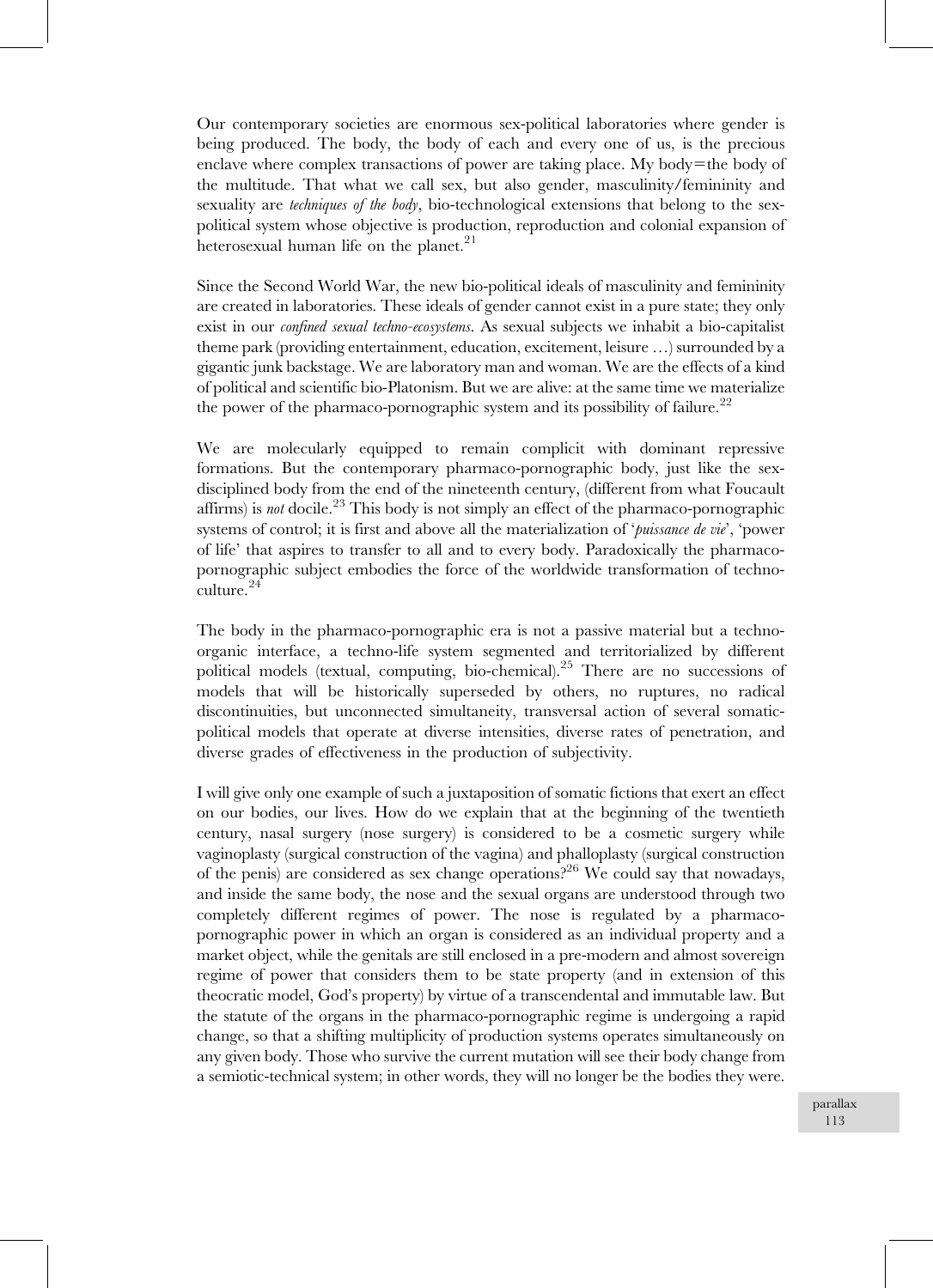Forty years after the invention of the endocrine gender control techniques (like the pill) all sexual bodies are subject to a common pharmaco-pornographical platform. Today a bio-man will take a hormonal testosterone supplement to increase his performance in sports; a subcutaneous compound of estrogens and progesterone, active over three years, will be implanted in an adolescent as a contraconceptive; a bio-woman who defines herself as a man could sign a protocol of sex change and access an endocrinology therapy based on testosterone that will make him grow a beard and moustache, increase musculature and pass socially as a man in less than eight months; a sixty year old bio-woman who ingested a high dose of estrogens and progesterone in her contraceptive pills for over twenty years will have kidney failure or breast cancer and receive chemotherapy similar to the kind administered to the victims of Chernobyl; a heterosexual couple will turn to in vitro insemination after discovering that the male of the couple cannot produce sufficient mobile spermatozoids to fertilize the ovule of his partner, due to a high intake of tobacco and alcohol …

All this indicates that the diverse sexual identities, the various models of having sex and producing pleasure, the plural ways of expressing gender coexist with a 'becoming*common*<sup>27</sup> of the technologies that produce gender, sex and sexuality.<sup>28</sup>

### Resistances, mutations …

But a process of deconstructing and constructing gender that Judith Butler has called 'undoing gender' is always already taking place.<sup>29</sup> Dismantling these gender programmes requires a set of denaturalizing and disidentification operations. These take place, for example, in 'drag king' practices and 'hormonal self-experiments', which in a real sense are forms of 'de-installing gender'.

In the year 2000, establishing in a certain way our corporal future in the new millennium, the Scottish surgeon Robert Smith became the subject of an international bioethics controversy for accepting the petition of Gregg Furth, a patient who applied for the amputation of his healthy legs. He was suffering from what is known today under the nomenclature of 'Body Integrity Identity Disorder' (BIID), an illness of misidentifying one's real and imagined corporal integration. Furth perceived his own biped body to be contrary to what he thought was his ideal body image. Even though the bioethics committee prevented the operation from taking place, Smith confirmed that he had amputated several patients with similar pathologies of 'corporal dysmorphism' between 1993 and 1997. To some, nostalgic for the modern body, these operations are considered to be appallingly aberrant. But who would dare to cast the first stone at Furth: candidates for lifting and liposuction, people fitted with pacemakers, consumers of 'the pill', addicts to Prozac, to Tranquimazin or to cocaine, slaves of the hypo calorie regime, consumers of Viagra, or those who spend an average of eight hours per day connected to an informatic-mediatic prosthesis, i.e. computers, television, games on the net?

Furth is not an isolated madman who wants to submit himself, under medically controlled conditions, to a chirurgical bacchanal worthy of the Massacre in Texas. On the contrary, he is one of the known creators of a set of micro-political movements that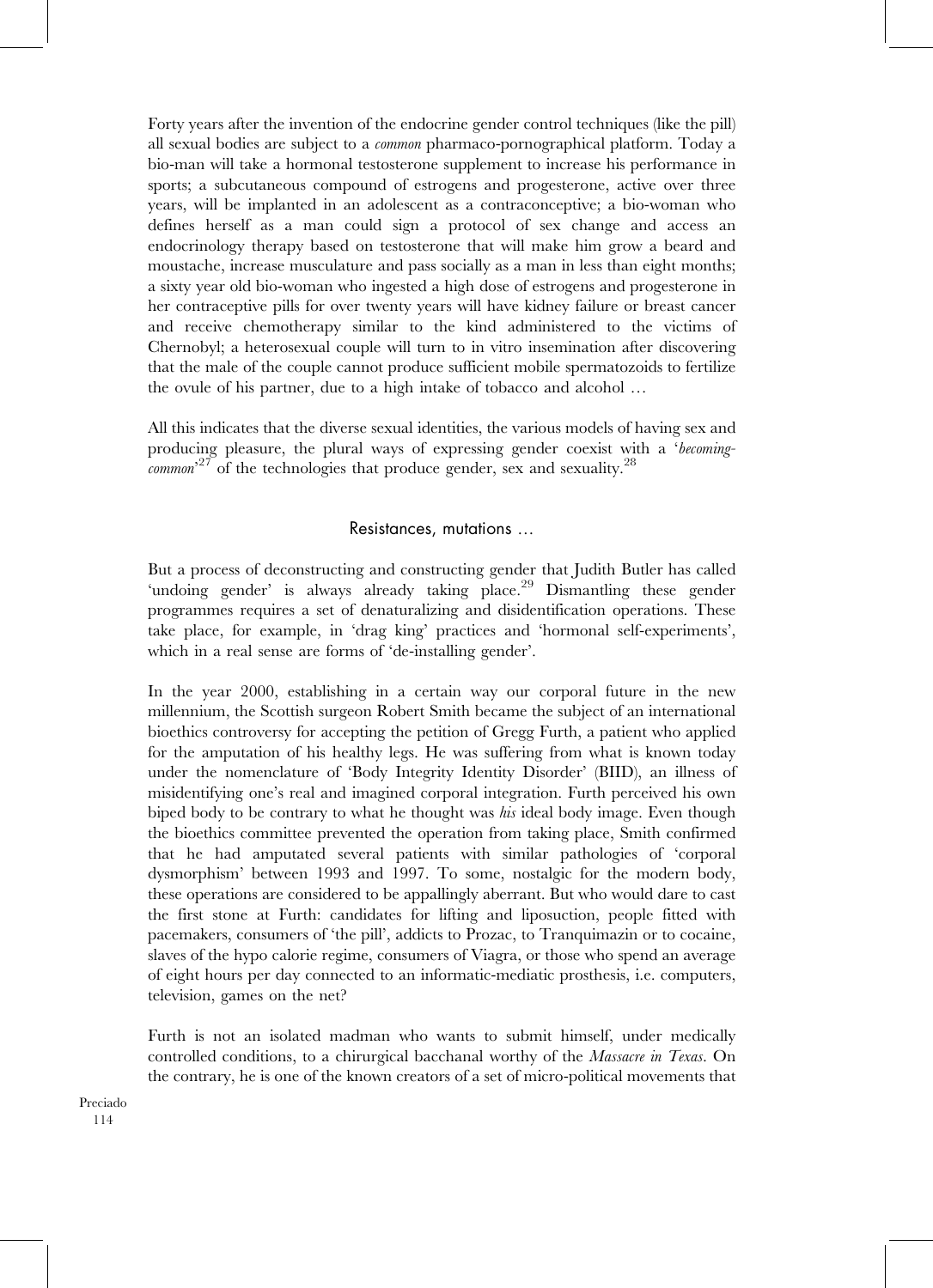demand the right to redefine the living body outside of a hegemonic society's normative restrictions for legitimate able bodies. The political defenders of elective mutilation adopt the slogan of Mies Van der Rohe 'less is more' as the new economy for their project's ideal corporal architecture. The BIID project resists corporal normalization imperatives and brutally brings to light the cultural and political law constructed out of the binary disability/normality.

In parallel, activists of the self-styled 'crip' movement are putting the medical industry on the rack by refusing to receive cochlear electronic prostheses implants that would enable them to hear. Crip activists, inspired by the political tradition of the feminist, black and queer movements, defend their right to stay in the 'culture of deafness'. They argue that access to sound through prosthesis is a normative imposition that forces them to be part of the dominant auditory culture. Similarly, at the end of the 80s, the transgender movement commenced by criticizing the enforced use of technologies for sex changes, which sought to normalize the transsexual's body. Bio-men and the biowomen (indistinctly heterosexuals and homosexuals), but also those transsexuals who have access to chirurgical, endocrinological or legal techniques to produce their identity, are not simple economical classes in the Marxist sense of the term, but authentic pharmaco-pornopolitical factories. These subjects are at the same time prime pharmaco-pornopolitical material and the producers (rarely the proprietors), as well as consumers of gender's bio codes. Activists like Kate Bornstein, Pat Califia, Del LaGrace Volcano, Dean Spade, Jacob Hale, Sandy Stone and Moisés Martínez reject the psychiatrization of transsexuality (until now defined, in a similar way as BIID, as 'gender dysphoria') and defend their right to define their own sex, re-appropriating hormonal and chirurgical techniques to construct themselves, in loud disagreement with normative codes of masculinity and femininity. They produce self-designed sexes.

Hackers use the Internet and 'copyleft' programs for the free and horizontal distribution of information tools. They affirm that the social movement that they lead is within everyone's reach, via the Internet. The copyleft pharmaco-pornographic movement has a techno-life platform far more accessible than the Internet: the body. But not the naked body, or the body as immutable nature, but the techno-life body as bio-political archive and cultural prosthesis. Your memory, your desire, your sensibility, your skin, your dick, your dildo, your blood, your sperm, your vulva, your gonads, etc. are the tools of a possible gender-copyleft revolution. Gender-copyleft tactics should be subtle but determinant: the future of sex and the open gender of the species is at stake. There should not be one single name that can be patented. It will be our responsibility to remove the code, to open political practices, to multiply possibilities. This movement – that has already begun – could be called Postporno, Free Fuckware, Bodypunk, Opengender, Fuckyourfather, PenetratedState, TotalDrugs, PornTerror, Analinflaction, TechnoPriapismoUniversalUnited …

By voluntarily declining politically marginal identities or by electing their own sexpolitical status, these corporal self-determination movements show that the desired 'normal body' is the effect of violent devices of representation, control and cultural production. What the BIID, crip or transgender movements teach us is that it is no longer a question of making a choice between a *natural body* and a *techno body*. No, now the question is whether we want to be docile consumers of bio-political techniques and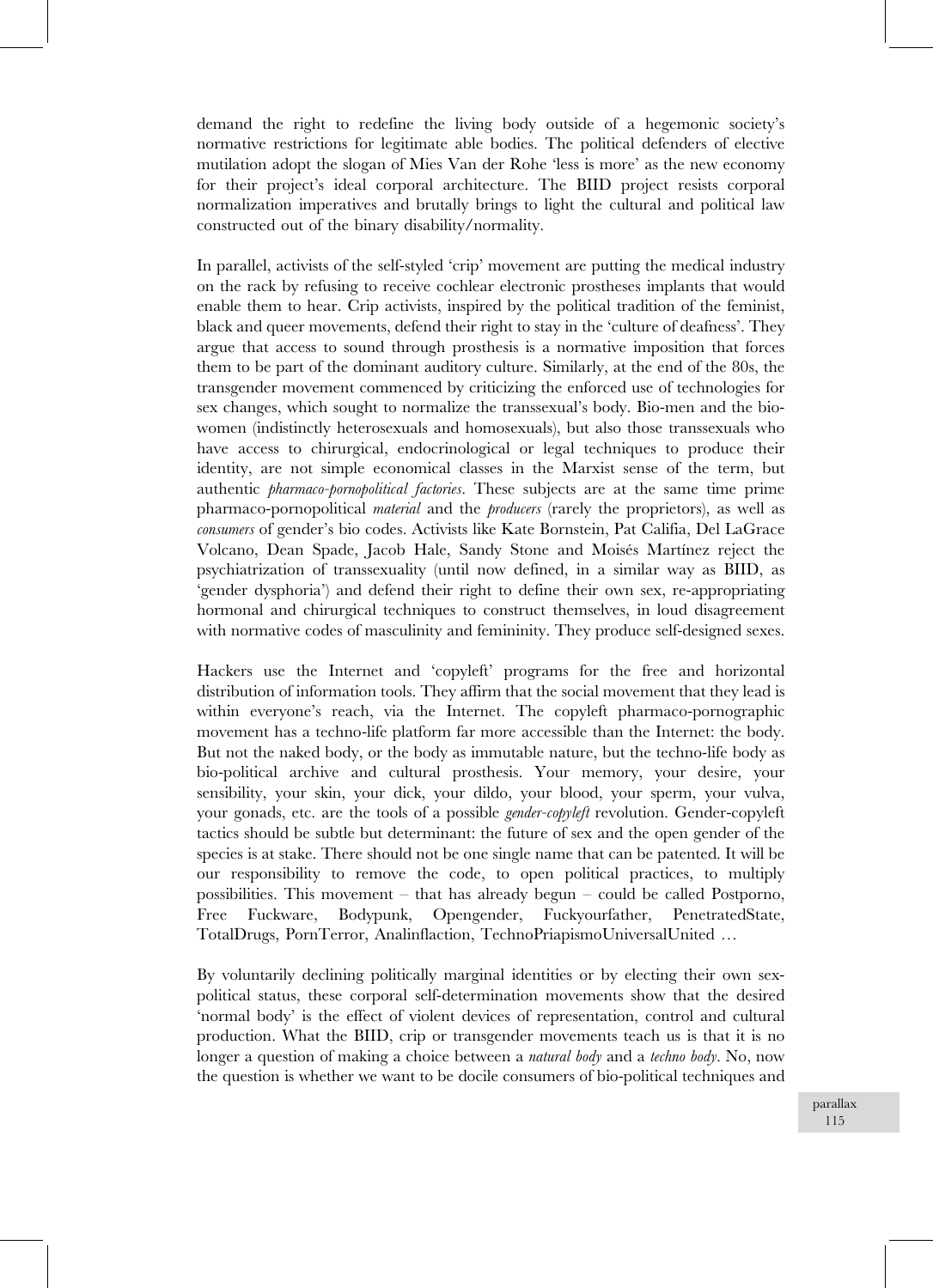complicit producers of our own bodies, or, alternatively, if we want to become conscious of the technological processes of which we are made. Either way, we must collectively risk inventing new ways of installing and reinstalling subjectivity.

Translated by Yvette Vinke and edited by Beatriz Preciado and Eliza Steinbock.

#### Notes

Thank you to Yvette Vinke for her quick translation and to Eliza Steinbock for taking care of the editing process and endless email exchange. Beatriz Preciado.

<sup>1</sup> Some of the most influential analyses of the current transformations of industrial society and capitalism revelant to my own work are: Mauricio Lazzarato, 'Le concept de travail immaterial: la grande enterprise', in Futur Antérieur, n.10 (1992); Antonella Corsani, 'Vers un renouvau de l'économie politique, anciens concepts et innovation théorique', in Multitudes, n.2 (2000); Antonio Negri and Michael Hardt, Multitudes (Paris: Editions La Decouverte, 2004); Yann Moulier Boutang, Le capitalismo cognitif. La grande transformation (Paris: Ámsterdam, 2007).

<sup>2</sup> I refer here to Foucault's notion 'somato-pouvoir' and 'technologie politique du corps'. See Michel Foucault, Surveiller et punir (Paris: Gallimard, 1975), pp.33–36, and Michel Foucault, 'Les rapports de pouvoir passent à l'interieur du corps', La Quinzaine Littéraire, 247 (January 1977), pp.4–6. Also, here I draw on the well-known expression used by Immanuel Wallerstein in World-Systems Analysis: An Introduction (Durham, North Carolina: Duke University Press, 2004).

Michel Foucault, Du gouvernement des vivants (Collège de France, 1980) (unpublished).

 $4$  Alan Berube, Coming Out Under Fire: The History of Gay Men and Women in World War Two (New York: The Free Press, 1990).

<sup>5</sup> John D'Emilio, Sexual Politics, Sexual Communities: The Making of a Homosexual Minority in the United States, 1940–1970 (Chicago: Chicago University Press, 1983).

<sup>6</sup> See Beatriz Colomina, Domesticity at War (Cambridge, MA: MIT Press, 2007).

Jennifer Terry, An American Obsession: Science, Medicine, and Homosexuality in Modern Society (Chicago: The University of Chicago Press, 1999), pp.178–218.

Andrea Tone, Devices and Desires. A History of Contraceptives in America (New York: Hill and Wang, 2001), pp.203–231.

<sup>9</sup> Tom Carnwath and Ian Smith, *Heroin Century* (New York: Routledge, 2002), pp.40–2.

<sup>10</sup> M. E. Clynes and N.S. Kline, 'Cyborgs and Space', in Astronautics (September, 1960).

<sup>11</sup> See Mike Davis, 'Planet of Slums', New Left Review 26 (April–March 2004).

 $12$  Ian Hacking, Representing and Intervening. Introductory Topics in the Philosophy of Natural Science (Cambridge: Cambridge University Press, 1986), and Bruno Latour and Steve Woolgar, La vie de laboratoire. La construction des faits scientifiques (Paris: La Découverte, 1979).

<sup>13</sup> See Donna Haraway, 'When Man<sup>®</sup> is on the Menu', Incorporations, ed. Jonathan Crary and Sanford K Winter (New York: Zone Books, 1992).

<sup>14</sup> See Rem Koolhaas's notion of 'junkspace' in 'Junkspace', October, 100, Obsolescence. A special issue (June 2002), pp.175–190.

 $15$  Michel Foucault, Histoire de la sexualité (Paris: Gallimard, 1976), pp.136–39.

<sup>16</sup> For a visual history of hysteria see Georges Didi-Huberman, Invention of Hysteria: Charcot and the Photographic Iconography of the Salpetriere (Cambridge, MA: MIT Press, 2004)

<sup>17</sup> Gilles Deleuze, 'Post-scriptum sur les sociétés de contrôle', Pourparlers (Paris: Minuit, 1990), p.241.

<sup>18</sup> Zygmunt Bauman, Liquid Modernity (Cambridge: Polity Press, 2000).

<sup>19</sup> Donna Haraway, Modest\_Witness@Second\_Millenium. FemaleMan\_Meets\_OncoMouse (New York and London: Routledge, 1997).

<sup>20</sup> John Money, Joan Hampson and John Hampson, 'Imprinting and the Establishment of the Gender Role', Archives of Neurology and Psychiatry  $(1957)$ .

See Marcel Mauss, 'Techniques du corps' [1934], Sociologie et anthropologie (Paris: PUF, 2001).

 $^{22}$  About this relationship between power, failure and resistance see: Judith Butler, Undoing Gender (New York: Routledge, 2004), pp.15–16.

<sup>23</sup> I am referring her to Michel Foucault's notion of 'corps docile': Surveiller et punir, first chapter of the third part.

 $24$  For the elaboration of this Spinozian concept of 'puissance' see Maurizio Lazaratto, Puissance de l'invention (Paris: Les empecheurs de penser en rond, 2002).

<sup>25</sup> Donna Haraway, Simians, Cyborgs, and Women. The Reinvention of Nature (New York: Routledge, 2000), p.162.